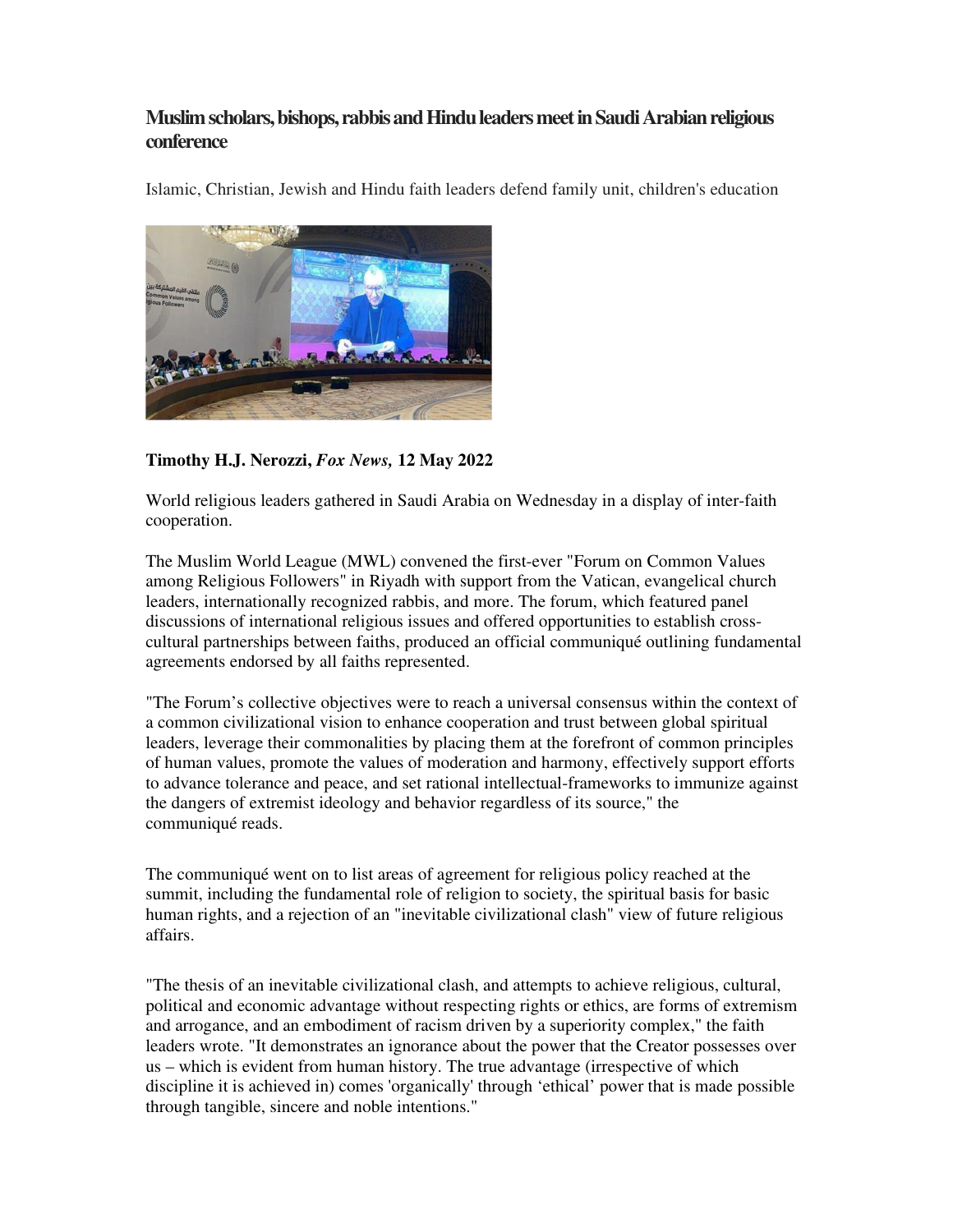A central agreement of the forum was the necessity to protect family unity. The leaders referred to the family unit as the "nucleus of society" and demanded international institutions – including the United Nations – protect the integrity of both the family and children's education.



The forum also initiated plans for an "Encyclopedia of Common Human Values" – a proposed religious document for global cooperation outlining basic rights and expectations for interfaith governance.

Major Christian attendees included Patriarch Bartholomew I of Constantinople, Vatican Secretary of State Cardinal Pietro Parolin, and Congress of Christian Leaders President Johnnie Moore Jr. The Archbishop of the Orthodox Church of Ukraine, Ivan Zoria, also attended the event.

The MWL is a government-funded NGO that aims to both evangelize Islam abroad and advocate for greater religious freedom in countries suffering under fundamentalist Islam.

Muslim World League Secretary General Dr. Muhammad bin Abdul Karim Issa is considered by many to be the leading voice against extremist Islam worldwide. Issa previously spoke with Fox News Digital about the MWL's efforts to connect with other religions and affect meaningful change in interfaith relationships around the world.



"Interfaith cooperation is not merely a symbolic endeavor," Issa told Fox News Digital in an interview. "It must be actualized through real world action. It is this thought that informs the very soul and operations of MWL."